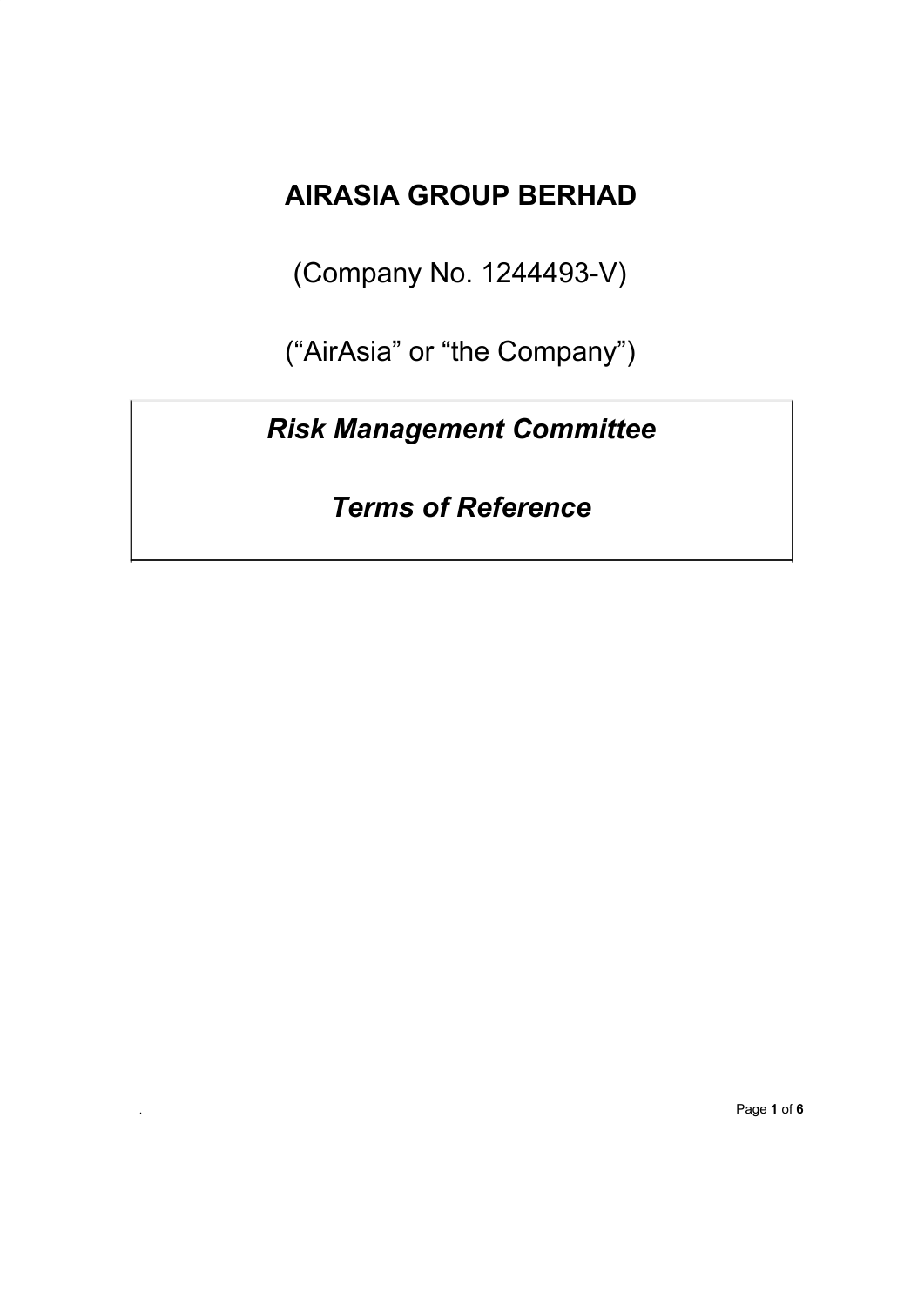## **TERMS OF REFERENCE**

| Item           | Name of Committee                      | Risk Management Committee of AirAsia Group Berhad<br>("the Committee")                                                                                                                                                                                                                                                                                                                                                                                                                                                                                                                                                                                                                                                                                                                                                                                                                                                                                                                                                                                                                                                       |
|----------------|----------------------------------------|------------------------------------------------------------------------------------------------------------------------------------------------------------------------------------------------------------------------------------------------------------------------------------------------------------------------------------------------------------------------------------------------------------------------------------------------------------------------------------------------------------------------------------------------------------------------------------------------------------------------------------------------------------------------------------------------------------------------------------------------------------------------------------------------------------------------------------------------------------------------------------------------------------------------------------------------------------------------------------------------------------------------------------------------------------------------------------------------------------------------------|
| $\mathbf{1}$   | Applicable laws /<br><b>Guidelines</b> | Including but not limited to:<br>the Main Market Listing Requirements of Bursa<br>(a)<br>Malaysia Securities Berhad ("MMLR") including but<br>not limited to the Capital Markets and Services Act<br>2007 ("CMSA");<br>the Companies Act 2016 ("CA");<br>(b)<br>(c)<br>the Malaysian Code on Corporate Governance 2017<br>issued by the Securities Commission ("MCCG"); and<br>where applicable, the provisions of the Constitution of<br>(d)<br>the Company.                                                                                                                                                                                                                                                                                                                                                                                                                                                                                                                                                                                                                                                                |
| $\overline{2}$ | Objectives/Principles                  | The Committee is established as a committee of the AirAsia<br>Berhad Board of Directors ("Board") to oversee the risk<br>management activities of Company and the Group ("the<br>Group"). It supports the Board in fulfilling its responsibility for<br>identifying significant risks and ensuring the implementation of<br>appropriate systems to manage the overall risk exposure of<br>the Group. The Committee's primary objectives are as follows:<br>to have oversight over the establishment and<br>(a)<br>implementation of risk management framework;<br>to review the effectiveness of the risk management<br>(b)<br>framework in identifying and managing risks and<br>internal processes which include but not limited to<br>ensuring the adequacy of risk management policy and<br>infrastructure to facilitate the implementation of action<br>plans for risk management; and<br>to review the key risks associated with proposed major<br>(c)<br>investments which are subject to the Board's approval<br>as per the Company's Limits of Authority, prior to the<br>submission of such proposal to the Board. |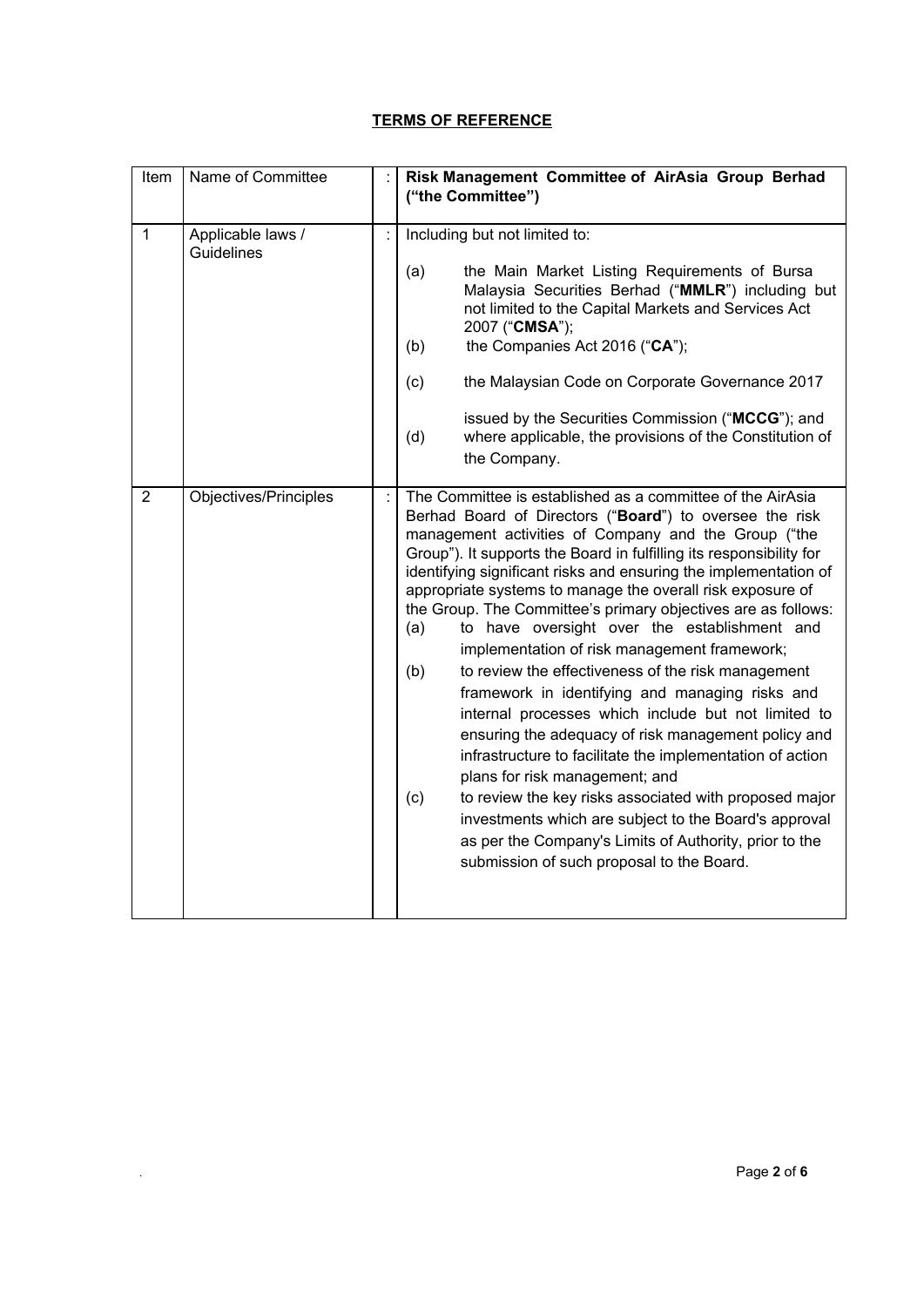| β | Roles and        | In order to fulfil its responsibilities to the Board, the Committee                                          |
|---|------------------|--------------------------------------------------------------------------------------------------------------|
|   | Responsibilities | shall                                                                                                        |
|   |                  |                                                                                                              |
|   |                  | oversee and recommend the risk management<br>(a)                                                             |
|   |                  | strategies, frameworks & policies of the Group;                                                              |
|   |                  | (b)<br>review and recommend changes as needed to ensure                                                      |
|   |                  | that the Group has in place at all times a Risk                                                              |
|   |                  | Management policy which addresses the strategic,                                                             |
|   |                  | operational, financial and compliance risks;                                                                 |
|   |                  | (c)<br>implement and maintain a sound risk management                                                        |
|   |                  | framework which identifies, assesses, manages and                                                            |
|   |                  | monitors the Group's business risks;                                                                         |
|   |                  | develop and inculcate a risk awareness culture within<br>(d)                                                 |
|   |                  | the Company;                                                                                                 |
|   |                  | (e)<br>review periodic reports from management on risk                                                       |
|   |                  | management activities and effectiveness of managing                                                          |
|   |                  | the Company's principal risks;                                                                               |
|   |                  | (f)<br>review major investment business cases as per item 2<br>above and assessing the key associated risks, |
|   |                  | including funding options and costs, and investment                                                          |
|   |                  | returns prior to the Board's approval;                                                                       |
|   |                  | (g)<br>oversee specific risk management concerns raised by                                                   |
|   |                  | business units;                                                                                              |
|   |                  | (h)<br>review the Group and its subsidiaries' risk profiles and                                              |
|   |                  | evaluate the measures taken to mitigate the business                                                         |
|   |                  | risks;                                                                                                       |
|   |                  | (i)<br>ensure resources and systems are in place for the risk                                                |
|   |                  | management function;                                                                                         |
|   |                  | compile a report to shareholders on its own activities<br>(j)                                                |
|   |                  | to the included in the Company's Annual Report;                                                              |
|   |                  | review of the disclosure in the statement on risk<br>(k)                                                     |
|   |                  | management and internal control in the Company's                                                             |
|   |                  | Annual Report; and                                                                                           |
|   |                  | (1)<br>provide salient updates on insurance matters,                                                         |
|   |                  | especially with regards to renewals, premiums and                                                            |
|   |                  | Claims.                                                                                                      |
|   |                  | To maintain the companies Anti Bribery and Anti                                                              |
|   |                  | (m)<br>Corruption Policy framework which is in line with best                                                |
|   |                  | practices and appropriate International Standards and                                                        |
|   |                  | Guidelines. It will further access and monitor the Bribery                                                   |
|   |                  | and Corruption Risk across the Group in relation to all                                                      |
|   |                  | Strategies, Projects, and Transactions.                                                                      |
|   |                  |                                                                                                              |

Page **3** of **6**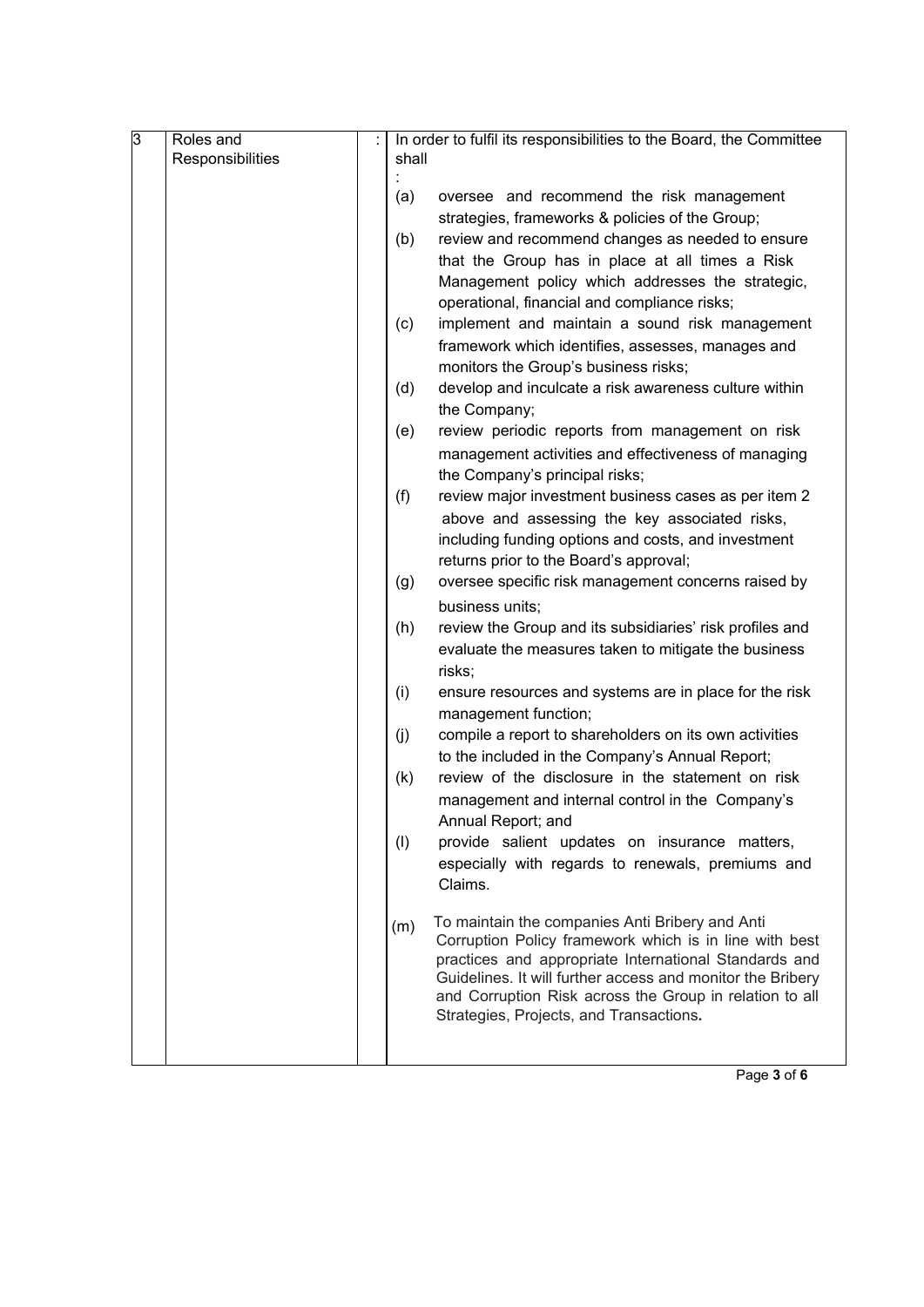| $\overline{4}$ | Authority                           | The Committee is authorised by the Board and at the expense<br>of the Group to perform the following:<br>secure the resources in order to perform its duties as<br>(a)<br>set out in this terms of reference;<br>have direct communication channels with and<br>(b)<br>unrestricted access to Senior Management including<br>without limitation, its information, records, reports,<br>properties and personnel;<br>instruct Risk Department to perform duties as<br>(c)<br>necessary to support the Committee in discharging its<br>functions and duties. The Head of Risk Department is<br>accountable to the Committee and shall have direct<br>access to the Chairman of the Committee, if<br>necessary; and<br>obtain independent professional advice.<br>(d)                                                                                                                                                                                                                                                                                                                                                   |
|----------------|-------------------------------------|----------------------------------------------------------------------------------------------------------------------------------------------------------------------------------------------------------------------------------------------------------------------------------------------------------------------------------------------------------------------------------------------------------------------------------------------------------------------------------------------------------------------------------------------------------------------------------------------------------------------------------------------------------------------------------------------------------------------------------------------------------------------------------------------------------------------------------------------------------------------------------------------------------------------------------------------------------------------------------------------------------------------------------------------------------------------------------------------------------------------|
| 5              | <b>Members</b>                      | Members of the Committee shall be appointed by the Board<br>and shall comprise at least three (3) members, all of which<br>shall be non-executive directors of which at least a majority of<br>whom shall be independent directors.<br>For the avoidance of conflict of interest, a member of the<br>Committee shall abstain from participating in discussions and<br>decisions on any matters involving him/her.<br>In the event of any vacancies in the Committee resulting in the<br>number of members is reduced below three (3), the Board<br>shall, within three (3) months appoint such number of new<br>members as may be required to make up the minimum of<br>three (3) members.<br>Each appointed Committee member shall hold office until the<br>earlier of: (i) such time as the Board determines to terminate<br>his/her appointment; or (ii) the Committee member ceasing to<br>be a member of the Board.<br>Where there is a specific need for information or clarification<br>on any matters, the relevant employee may be invited to<br>attend the specific part(s) of the Committee's meeting(s). |
| 6              | Chairman                            | The Chairman of the Committee shall be appointed by the<br>Board. In the absence of the Chairman and/or a deputy<br>appointed by the Board in any meeting, the remaining<br>members present shall elect one of themselves to chair the<br>meeting.                                                                                                                                                                                                                                                                                                                                                                                                                                                                                                                                                                                                                                                                                                                                                                                                                                                                   |
| 7              | Quorum                              | The quorum for meetings shall be at least two (2) members, of<br>which one shall be an independent director. A duly convened<br>meeting of a Committee at which a quorum is present shall be<br>competent to exercise all or any of the authorities, powers and<br>discretions vested in or exercisable by the Committee.                                                                                                                                                                                                                                                                                                                                                                                                                                                                                                                                                                                                                                                                                                                                                                                            |
| 8              | Frequency and notice of<br>meetings | The Committee shall meet not less than four (4) times a year<br>and at such other times as the Chairman of the Committee                                                                                                                                                                                                                                                                                                                                                                                                                                                                                                                                                                                                                                                                                                                                                                                                                                                                                                                                                                                             |

Page **4** of **6**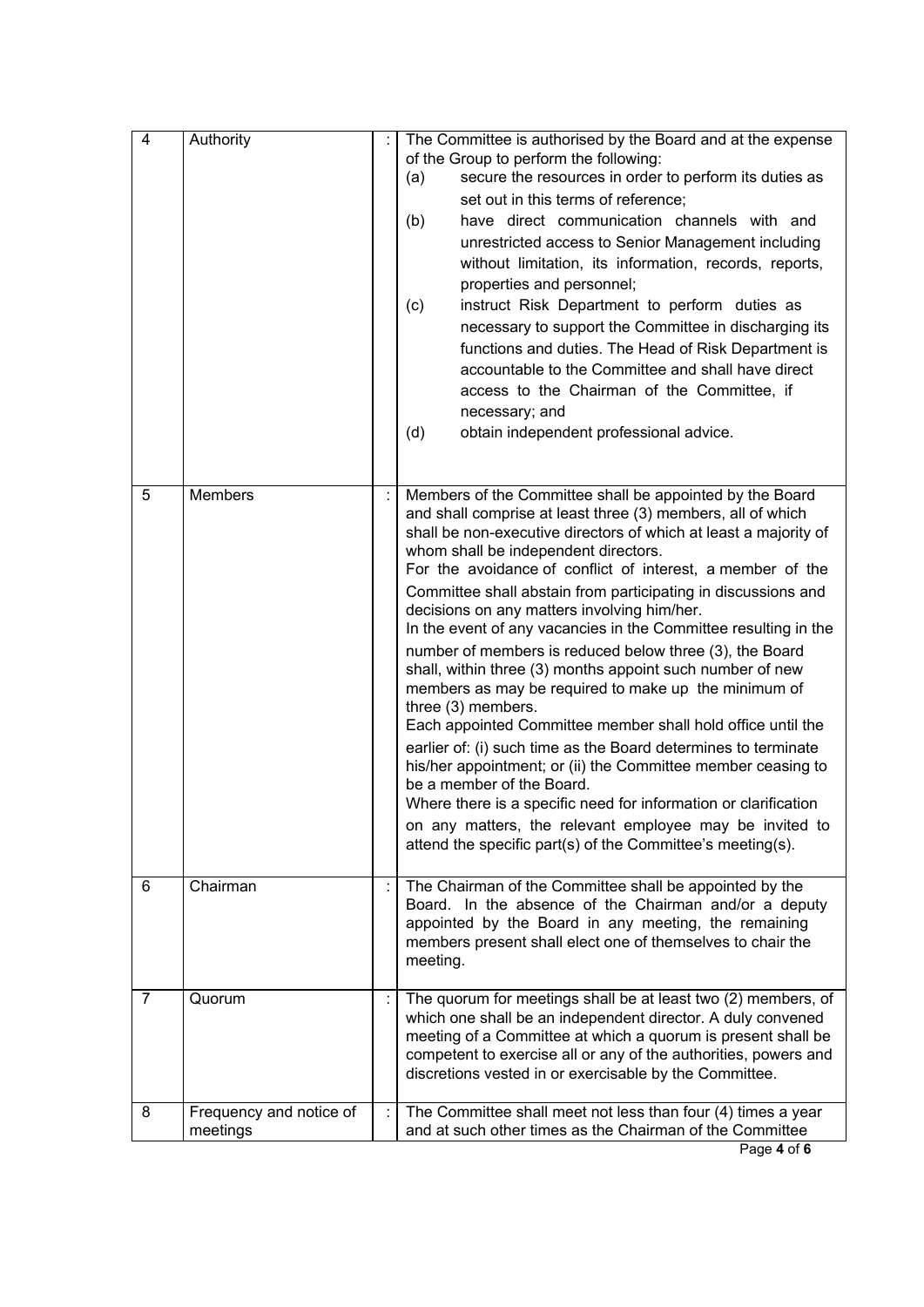|    |                                               |   | considers necessary or appropriate.<br>Meetings of the Committee shall be called by the Secretary of<br>the Committee at the request of the Chairman of the<br>Committee.<br>Unless otherwise agreed, notice of each meeting confirming<br>the venue, time and date, together with an agenda of items to<br>be discussed, shall be forwarded to each member of the<br>Committee and any other person required to attend, no later<br>than seven (7) calendar days before the date of the meeting.<br>Reasonable time should be given for the Committee members<br>and to other attendees as appropriate, to consider all relevant<br>papers and materials prior to the Committee meeting.                                                                                                                                                                          |
|----|-----------------------------------------------|---|--------------------------------------------------------------------------------------------------------------------------------------------------------------------------------------------------------------------------------------------------------------------------------------------------------------------------------------------------------------------------------------------------------------------------------------------------------------------------------------------------------------------------------------------------------------------------------------------------------------------------------------------------------------------------------------------------------------------------------------------------------------------------------------------------------------------------------------------------------------------|
| 9  | Voting, Proceedings and<br>Minutes of meeting | ÷ | Matters arising at any meeting shall be decided by a majority<br>vote of the members present, each member having one (1)<br>vote. In the event of equality of votes, the Chairman of the<br>Committee shall have a second or casting vote. However, at<br>meetings where two (2) members are present or when only<br>two (2) members are competent to vote on an issue, the<br>Chairman of the Committee will not have the second or casting<br>vote.<br>The Secretary of the Committee shall minute the proceedings<br>and resolutions of all Committee meetings, including the<br>names of those present and in attendance. The minutes of the<br>Committee, when approved by the Committee, should be<br>circulated to the Board.<br>The Committee may approve administrative/non-material<br>matters by circular resolution                                    |
| 10 | Reporting structure                           |   | The Chairman of the Committee will report formally to the<br>Board on the key aspects of its proceedings after each<br>meeting. The Committee shall not be delegated with decision<br>making powers but shall report its recommendations to the<br>Board for decision.<br>The Committee Chairman shall respond to any questions<br>relating to the Committee's activities at the Annual General<br>Meeting of AirAsia's shareholders, where required.                                                                                                                                                                                                                                                                                                                                                                                                              |
| 11 | Secretary                                     |   | The Company Secretary shall act as Secretary of the<br>Committee and shall be responsible, with the concurrence of<br>the Chairman of the Committee, for drawing up and circulating<br>the agenda and the notice of meetings together with the<br>supporting explanatory documentation to members prior to<br>each meeting.<br>The Secretary of the Committee shall be entrusted to record<br>all proceedings and minutes of all meetings of the Committee,<br>including the names of those present and in attendance.<br>Meeting minutes shall be approved by the Committee at its<br>next meeting.<br>The minutes of the Committee, when approved by the<br>Committee and signed by the Chairman of the Committee,<br>should be circulated to the Board<br>Company Secretary of the Company shall be working together<br>with personnel from the Risk Department |